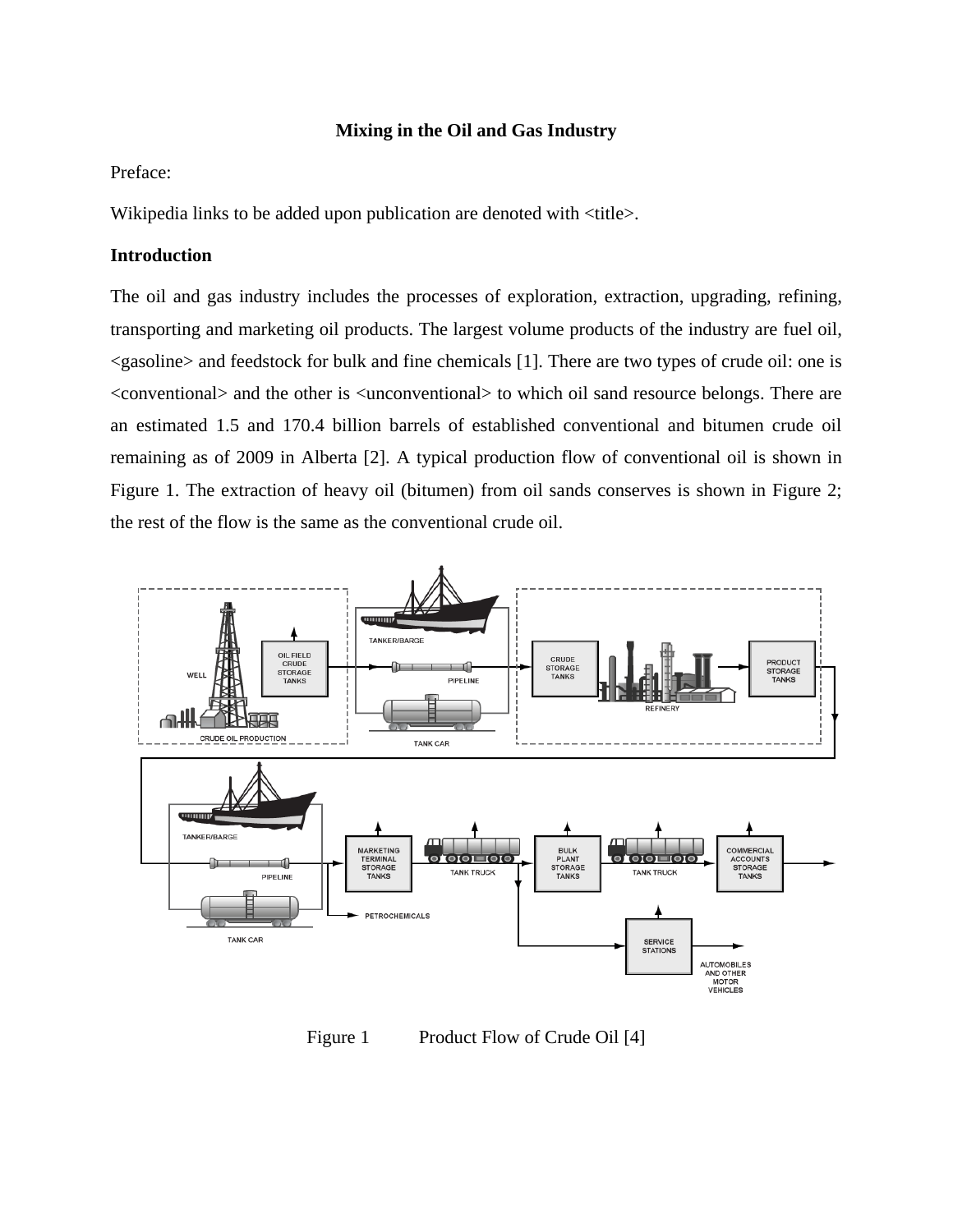

Figure 2 Mining and Extraction of Bitumen from Oil Sands [9]

Mixing is involved in every step of the oil industry from exploration to marketing products. While drilling [oil](http://en.wikipedia.org/wiki/Oil_well) and gas wells, drilling fluid is applied**.** The fluid consists of a mixture of clay and a stabilized water-in-oil emulsion. The emulsion is prepared batchwise by dispersing water in oil in agitated tanks. The main functions of drilling mud include providing [hydrostatic pressure](http://en.wikipedia.org/wiki/Hydrostatic_pressure) to prevent formation fluids from entering into the well bore, keeping the [drill bit](http://en.wikipedia.org/wiki/Well_drilling) cool and clean during drilling, carrying drill cuttings out of the well and suspending the drill cuttings while drilling is paused and the drilling assembly is brought in and out of the hole. Thus, mixing technology plays an important role in the exploration stage [3].

Meanwhile, mixing is important for product sampling in the pipeline transport. When crude oil is sampled to determine its water content before its custody is transferred to refineries, the water has to be uniformly dispersed across the cross-section of pipes. Thus, a mixer system has to be installed upstream of the sampler. Adequate mixing should create a good dispersion but still allow water to easily settle in downstream storage tanks. Optimum mixing can add a high value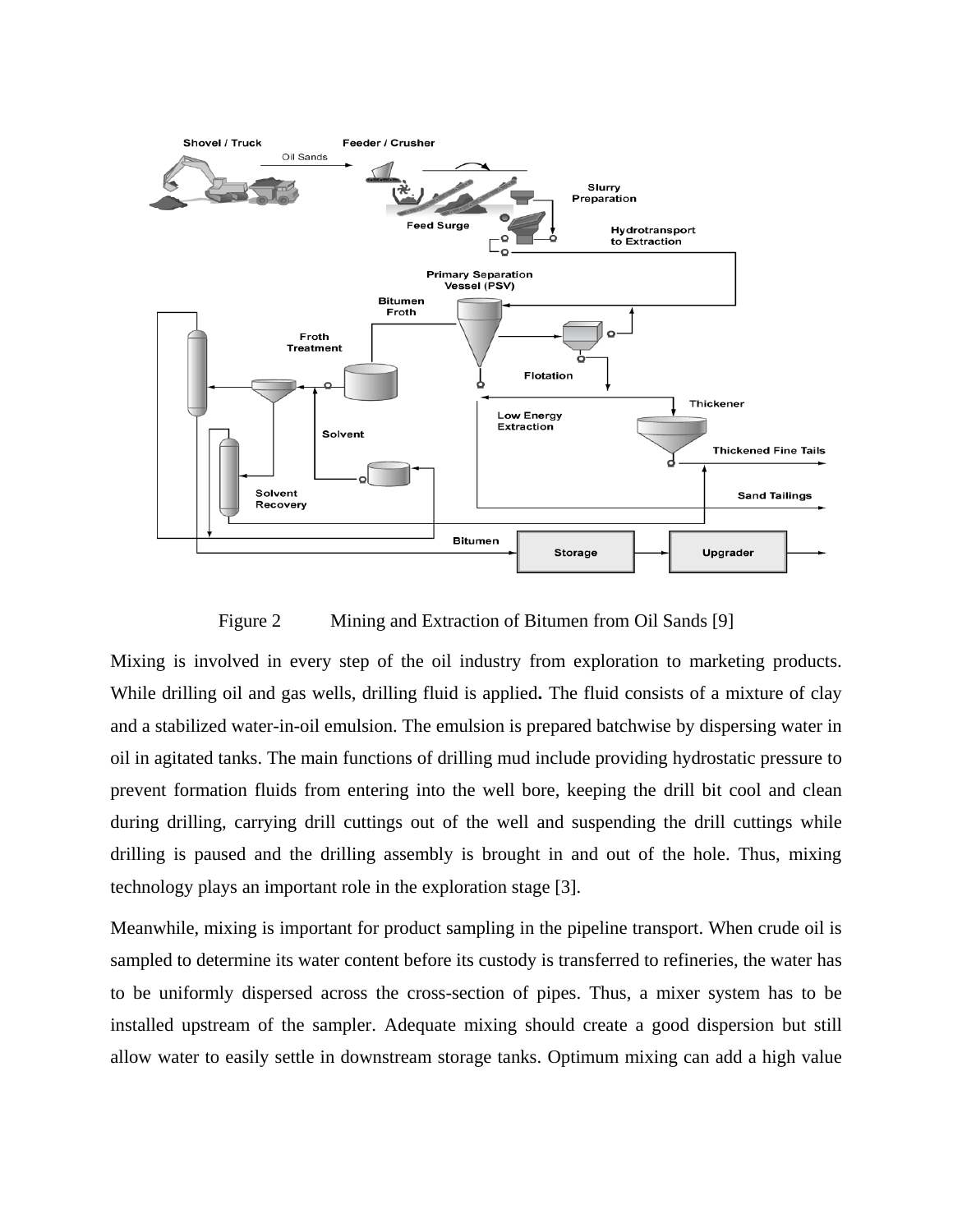for refineries as even a sampling error of 0.1% can cost refineries about \$250, 000 per mediumsized tanker [4].

Viscous crude oil has become an increasingly important source of hydrocarbons around the world. Transportation of these viscous crudes from the source to the refinery is a challenge because existing pipelines were designed for less viscous crudes. One available technology is to mix crude oil into water with an emulsifier to form high oil content oil-in-water emulsions with a dramatic decrease in viscosity and pressure drop. The pumping cost for these emulsions is similar to the lower viscosity conventional crude oils [5, 6].

Mixing is used control sludge accumulation in crude oil storage tanks. Crude oil usually carries a certain amount of bottom sludge and water. As this sludge is heavier than crude oil, it settles in storage vessels at terminals and refineries. Excessive sludge accumulation can occur in tanks with poor mixers and at low ambient temperatures. Once the sludge is settled on the tank floor, it hardens and cannot be removed by normal pumping. The tank has to be taken off-line and cleaned, which is hazardous, expensive, time consuming and requires sludge disposal [4].

Furthermore, mixing is extensively used in unit processes of gas treating, extracting, upgrading and, refining.  $\langle$ Natural gas $>$  often contains a high concentration of  $\langle CO_2 \rangle$  and  $\langle SO_2 \rangle$  which make it unsuitable for direct use as fuel gas. Conventional processes reduce these concentrations by absorbing  $CO_2$  and  $SO_2$  in an amine solution in a packed bed contactor. Although these towers provide the maximum driving force for <mass transfer>, they are very large. Therefore, on <offshore platforms> <static mixers> can be the favored choice because they provide perfect  $\langle$ plug flow $\rangle$ , a large number of stages, good radial mixing, high mass transfer coefficient, and are smaller in size and weight [4].

<Propane> deasphaleting is another example of solvent extraction. In this case a static mixer is employed to mix <asphaltene> and part of propane before feeding into the extractor; it significantly reduces the size of the extractor.

Desalting, the first step in refineries, removes salt from crude oil before it is sent to the downstream units. This is carried out by first mixing a demulsifier in the pipe followed by emulsifying fresh water in an in-line mixer. The water-in-oil emulsion is broken in an electrostatic separator to produce oil with negligible salt and water. Optimum mixing of fresh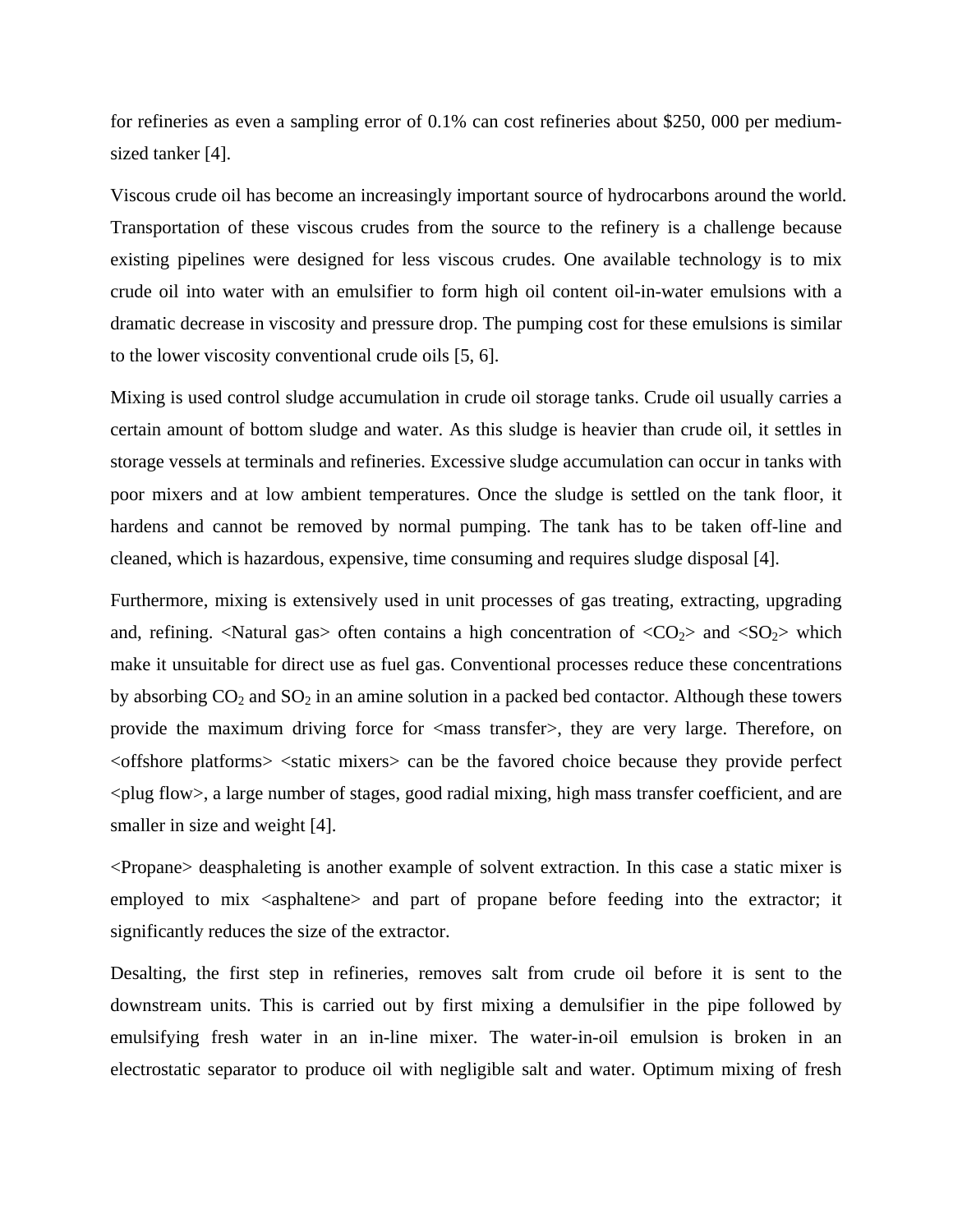water is desired for satisfactory desalting. Poor mixing can lead to carry over of salt in the crude; over mixing can result in the formation of a stable emulsion and poor separation [4].

In many process units with a <continuous stirred-tank reactor (CSTR)>, such as fluid coking (Figure 3), visbreaking, <fluidized catalytic cracking> and ebullated bed hydroconversion, mixing plays a vital role. For example, the yield of products is determined by the feed properties, the temperature of the fluid bed, and the residence time in the bed. The fluid bed reduces the residence time of the vapor-phase products and provides excellent heat transfer that allows the reactor to operate at higher temperature. These factors generally give a lower yield of coke and high yield of gas oil and olefins [8].



Figure 3 Process Schematic of Fluid Coking [8]

Most products of refineries need to be blended with additives prior to marketing. Base lube oils are fed to a tank with agitators or blenders with additive concentrations prescribed by the formula for each product and are mixed according to the precise weight prescription in order to achieve the required properties (Figure 4) [10, 11].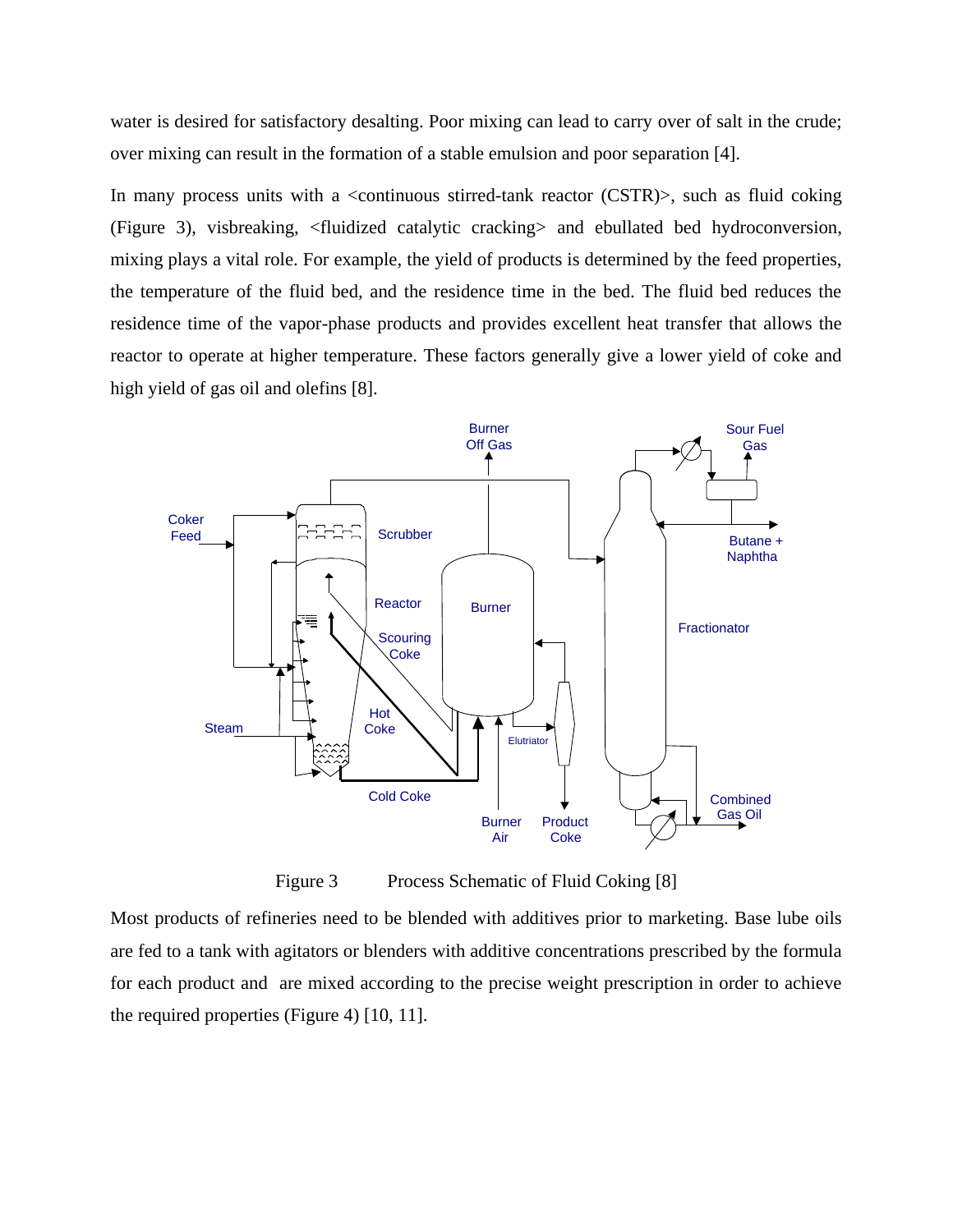Mixing systems used in the oil and gas industry play very important roles. However, they are often designed based on limited data and experience and may be inadequate. Design guidelines are needed to achieve good process performance and reliability [4].



Figure 4 Lube Oil Bleeding [10]

# **Mixing in crude oil storage tanks**

Crude oil storage is problematic in that it usually carries with it an amount of sludge. This can cause problems in storage of the crude oil because the sludge will usually settle to the bottom of the tank. Proper mixing is therefore required to stop this from happening. Sludge is generally made up of organic and inorganic materials in many forms. It is heavier than crude oil and if not mixed, it will settle and solidify on the bottom of the tank. This solidification causes the oil to become extremely hard to pump out of the tank. Without proper mixing, sludge accumulation can become a serious problem.

The mixing solutions that are currently applied in industry are:

- Side entering propeller mixers
- Rotating submerged jet nozzles

Side entering propeller mixers are mounted horizontally on the sides of the tank, near the bottom. These mixers produce spiraling circulation patterns as shown in Figure 5. Side entering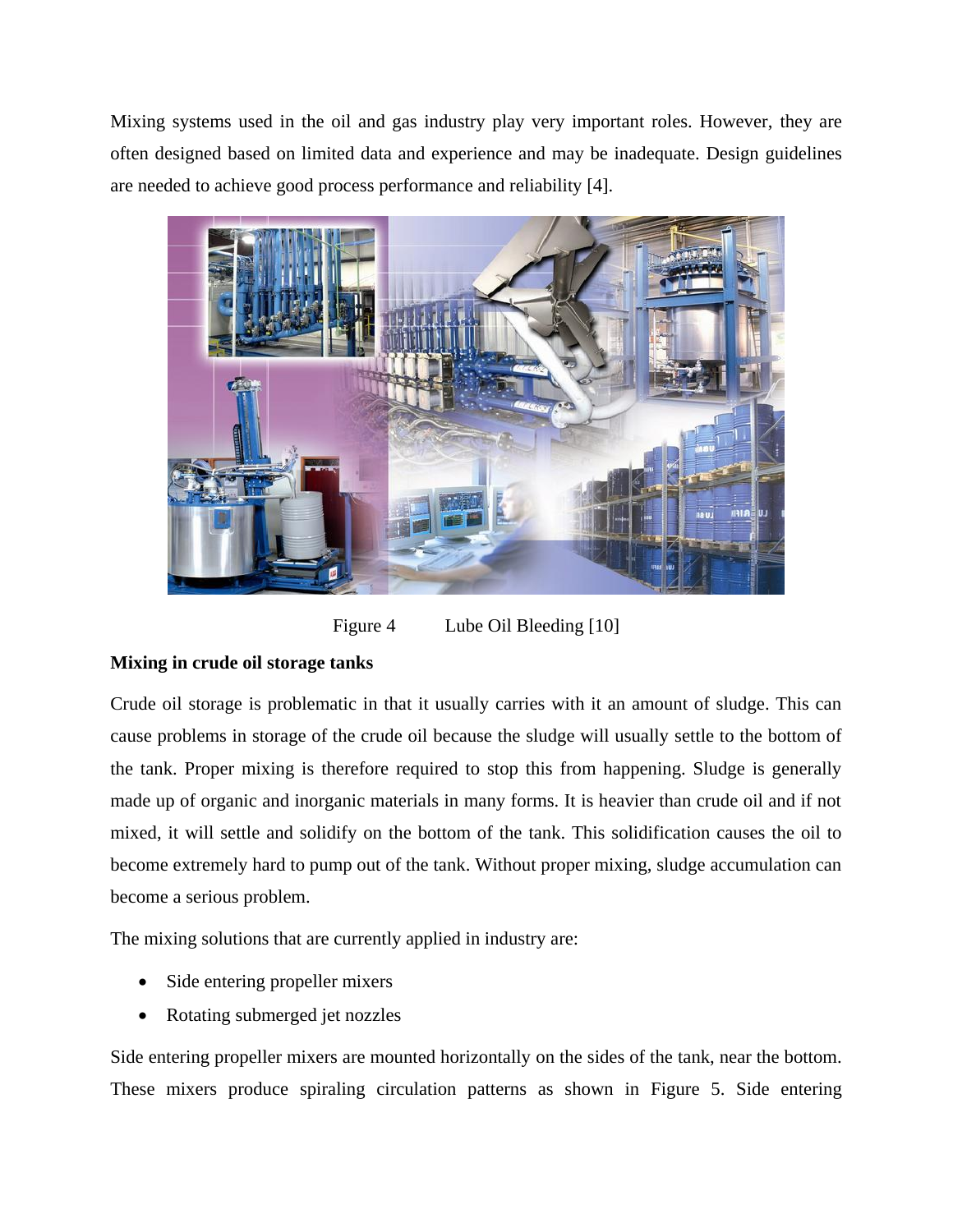<propeller> mixers need to be designed to provide the suspension velocities at the opposite wall for their operation. These mixers can also be designed to be more flexible if sludge control is a major problem. The propellers can be made to swivel as they operate, covering a larger surface area on the bottom of the tank. Multiple units are often used in a single tank because of the limited power capacity of these types of propellers. These mixers can be configured in a clustered formation or distributed formation as shown in Figure 6.



Figure 5 Possible flow patterns of a side entering propeller mixing application [4]



Figure 6 Flow patterns of different formations of side entering propeller mixers [4] (a) A clustered formation; (b) a distributed formation

As long as adequate power is supplied to the tank, either mixing configuration will do. The number of mixers used to mix the tank depends on the diameter of the tank. The following table can be used as a rule of thumb [12].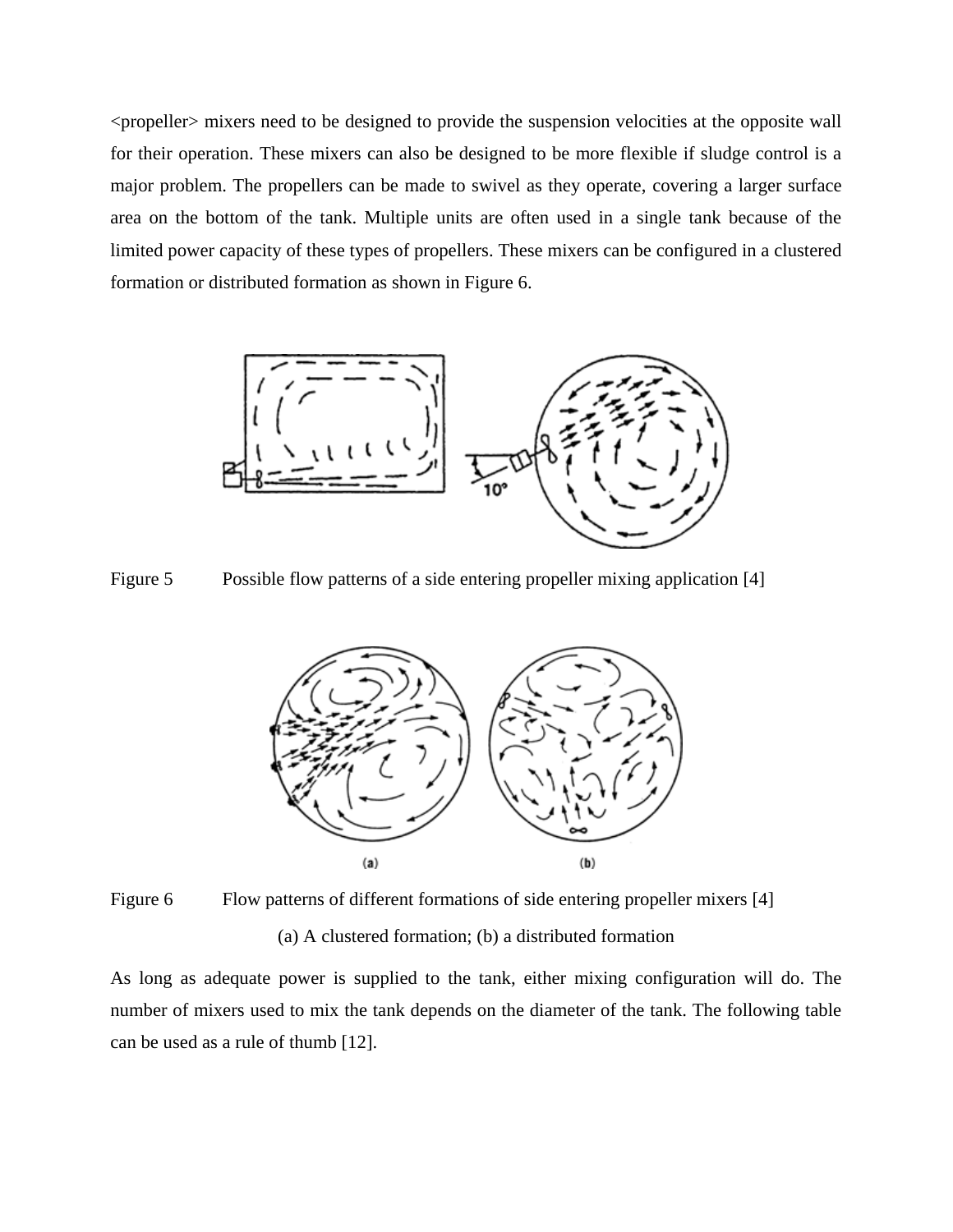Table 1

| Tank diameter, m | $<$ 30 | 30-45 | $45 - 60$ | >60    |
|------------------|--------|-------|-----------|--------|
| Number of mixers |        |       |           | 4 or 5 |

Tests have been performed to determine the minimum energy required to mix a tank containing sludge. At colder temperature sludge build-up becomes a larger problem. It was determined that mixers should be designed at 0.4 hp/kbbl to minimize sludge formation [4].

Rotating submerged jet nozzles are designed to deliver a constant force on the tank floor to dislodge any settled sludge. Since the storage tanks used are usually quite large, the jet nozzles need to rotate to apply this force to the entire tank floor. Single jets can be used, but it is more common to see double jets because the force balance on the mixer tends to be more stable. Figure 6 shows common rotating jet mixers used in industry.



Figure 7 Common rotating jet apparatus used in industry [4]

P43 nozzle operation consists of pumping crude oil though the jet nozzle, either though receipt or by recirculation [4]. The nozzle is designed to provide suspension velocities at the furthest point in the tank. The P43 can be operated in a central position, or as shell mixers on the sides of the tank. The central position allows only one jet mixer to be used, while multiple mixers are often used in the shell configuration. Side entering mixers are not expected to re-suspend sludge, while rotating jet mixers are expected to prevents settling and suspend settled sludge.

The paraffin-based sludge that forms on the bottom of the tank is traditionally removed by: manual cleaning, robotic methods, chemical cleaning, or resuspension by jets [16]. The sludge is mainly composed of long chain hydrocarbons held together via <Van der Waals forces> and behaves as a thixotropic  $\leq$  non-Newtonian fluid $\geq$ . Thus, it is a shear thinning fluid. For a jet to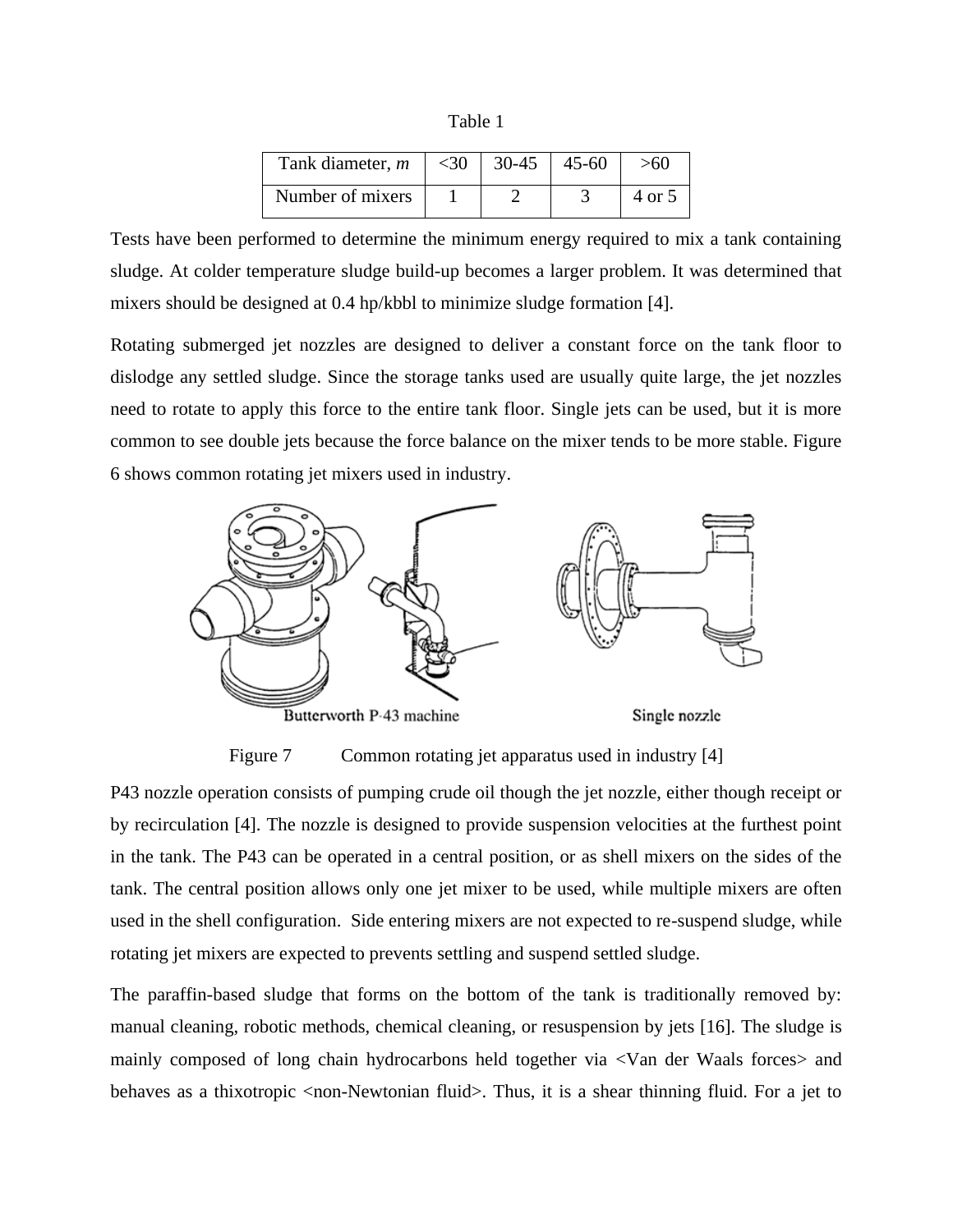suspend the deposited particles, the entering kinetic energy must overcome the Van der Waals forces. The energy required to prevent sludge formation in medium and heavy crudes is 0.6 to 0.8 hp/kbbl. It has been found that the critical velocity of typical crude oil required to maintain sheared sludge particles in suspension is approximately 0.6 to 1.2 m/s [17].

### **Mixing in pipeline transport**

Crude oil usually contains a certain amount of water. When crude oil is transported via pipeline, it is essential that the water is uniformly dispersed across the pipe cross section. In the absence of good mixing, water can be stratified and flow near the pipe bottom and escape from crude oil. Before the custody of the crude oil is transferred to the refineries, it needs to be sampled to determine the water content. Therefore, mixing systems should be installed just upstream of the sampler. Adequate mixing has to be provided to create good dispersion; however, the resulting emulsion may not be stable, because afterwards water must settle easily in downstream storage tanks. The type and design of such a mixer depends on the length of the pipe, upstream/downstream sections, and pressure drop. The most frequently used mixers are fixed geometry static mixers (Figure 8), variable geometry in-line mixers, rotary in-line blenders and recirculating jet mixers (Figure 9) [4].



When the crude oil is viscous, transportion from the source to the refinery can be a tremendous problem since existing pipelines were designed for less viscous crudes. By heating, diluting with lighter fractions, or thermal viscosity breaking, the viscosity of the crude oil can be decreased making it possible to transport heavy crudes in existing pipelines; however, all of these techniques are expensive and are not practical in all situations. Techniques are required to reduce the pumping costs without significantly increasing the handling costs at either end of the pipeline. Dispersing the oil in water with a surfactant to form an oil-in-water emulsion is a viable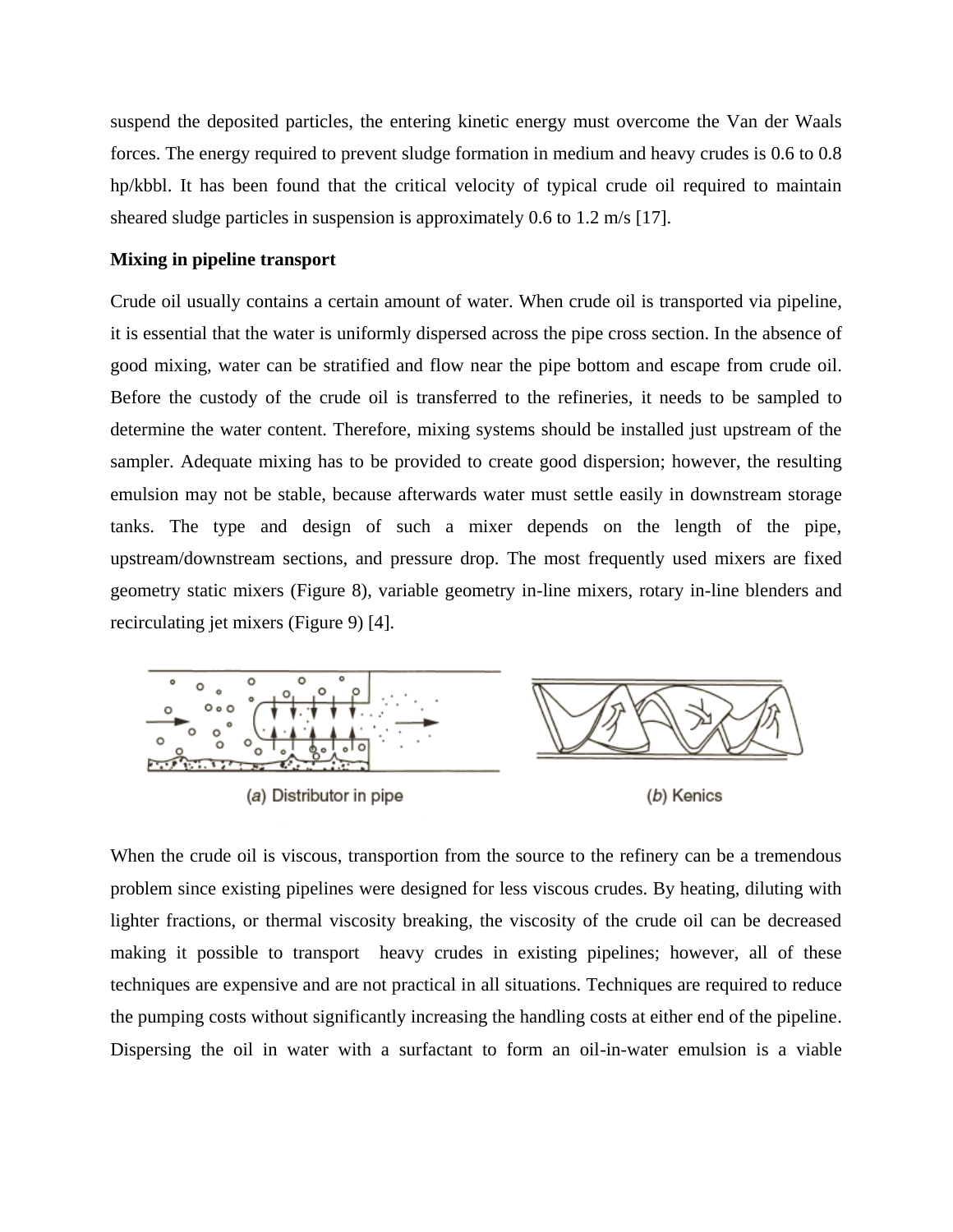alternative. The viscosity of crude oil can be lowered to the order of 50 mPa∙s (about 50 times the viscosity of water) while transporting a fluid which has an oil content of 70% or greater [5, 6].



Figure 8 Fixed Geometry Static Mixers [4]

Figure 9 Recirculating Jet Mixer [4]

In another pipelining transport application, the dry oil sand ore is crushed, and then introduced into a cyclo-feeder (Figure 10), which is a simple bowl of swirling slurry, where it is mixed with hot water. After adequate mixing of the dry lumps with water in the cyclo-feeder, the slurry is introduced to the hydrotransport pipeline with entrained air and a <surfactant>. Travelling down the pipeline, the oil is liberated from the ablated oil and sand lumps. Consequently, the mixing efficiency directly affects the oil recovery from the oil sands ore and the extraction operation [7, 8, 9].



Figure 10 Swirling Action in a Cyclone Feeder [8, 9]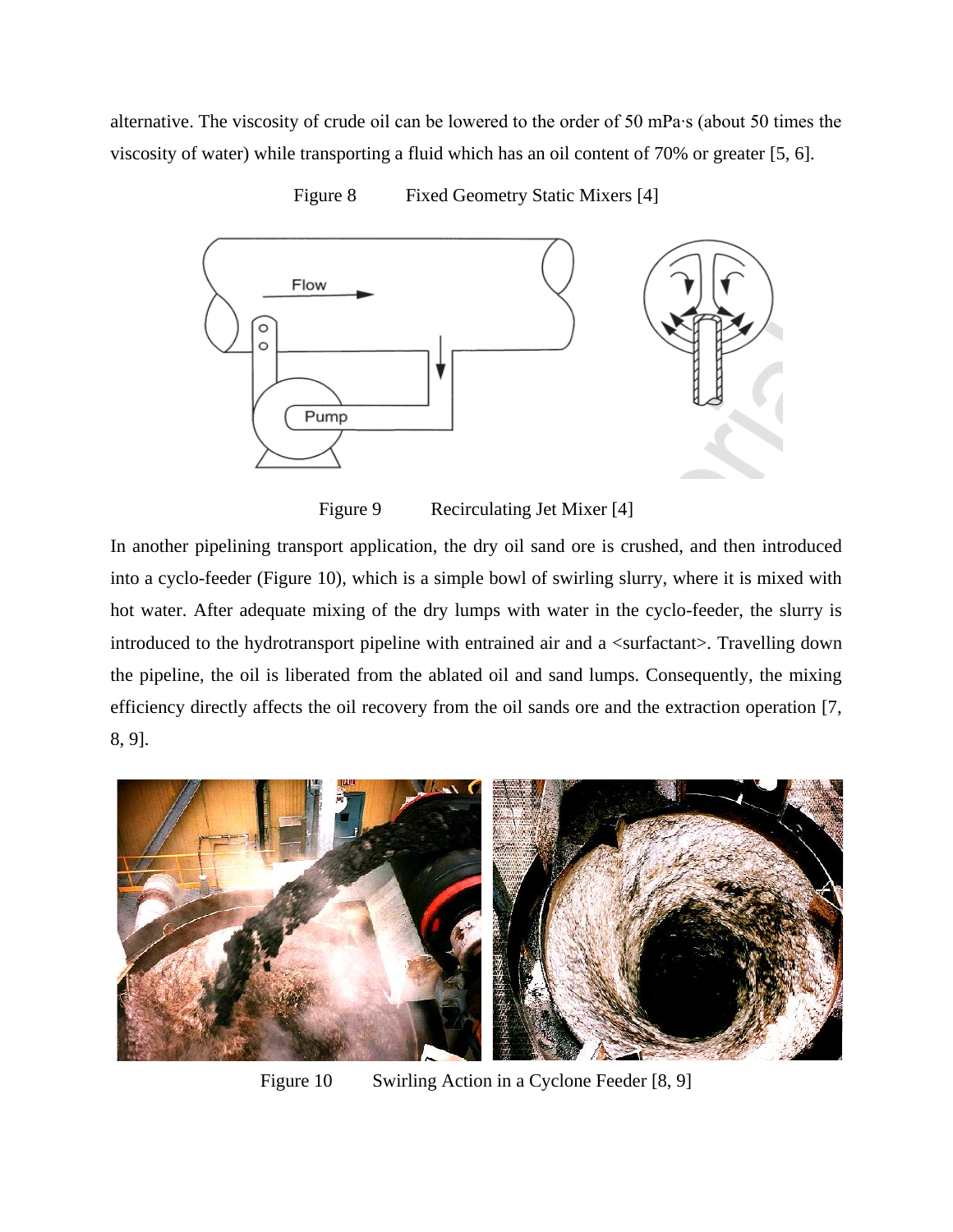#### **Mixing in downstream processes**

# Fluid catalytic cracking

<Fluid catalytic cracking (FCC)> remains the primary means of converting heavy hydrocarbon feeds into lighter products with more value. In order to achieve high gasoline selectivity, minimize waste products, and increase octane number, additives are added to the catalysts. In the FCC process, catalyst particles, hydrocarbon feedstock, and steam are combined and passed through a reactor with residence times on the order of 5 to 8 seconds. In order to perform effectively, the additives in the catalyst must be evenly dispersed [13]. The zeolite support, active matrix, and clay (serves as a heat sink and transfer medium) are mixed with a binding agent. These components are suspended in slurry, and then spray dried. Micro-scale homogeneity is required for optimal catalyst activity, chemical stability, and mechanical stability. In order to obtain consistent catalyst properties, the catalyst is produced continuously [14]. Several means can be employed to achieve good mixing in a continuous process: <t-mixers>, <static mixers>, and  $\langle$  mixing tanks $\rangle$ .

#### **Fuel Additives**

Many types of fuels require additives. Aviation turbine fuels are an example of fuel additive blending. Turbine-powered aircraft have been used since the Second World War. Each country sets the guidelines of required additive concentration levels that are acceptable for use in specific aircraft types. Fuel additives include: oxidation inhibitors, metal deactivators, corrosion inhibitors, lubricity improvers, static dissipater additives, anti-icing additives, biocides, and thermal stability additives [15]. As the guidelines for each country vary, the amount of each additive added needs to be adjusted, while remaining well mixed. Thus, continuous addition with a <static mixer> and/or <t-mixer> is required.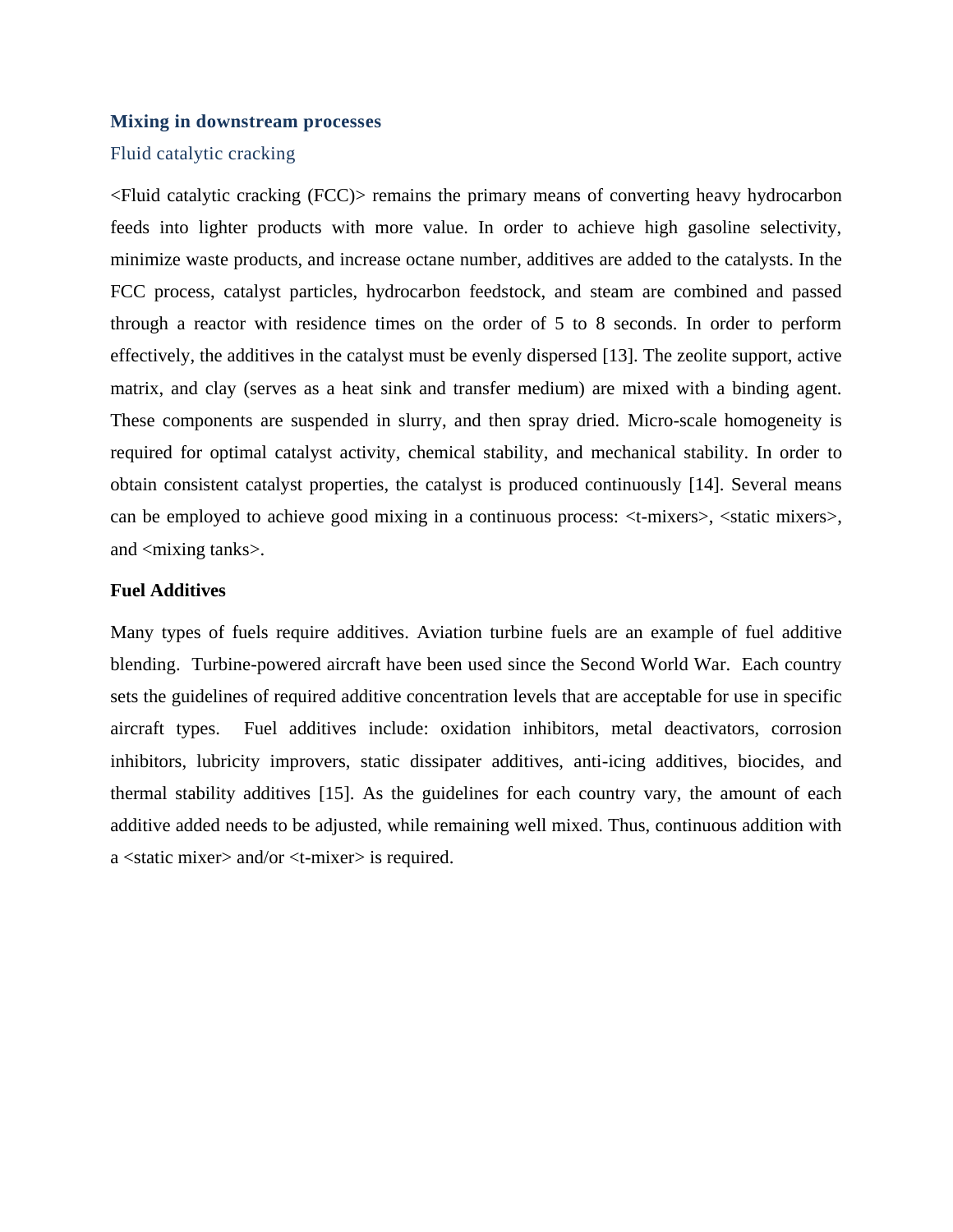## References:

- [1] [http://en.wikipedia.org/wiki/Petroleum\\_industry,](http://en.wikipedia.org/wiki/Petroleum_industry) Feb. 05, 2010
- [2] D. Sheremata, News Release: Energy Resources Conservation Board. June 10, 2009. [Cited January 11, 2010] www.ercb.ca/docs/new/newsrel/2009/nr/2009-15.pdf
- [3] [http://en.wikipedia.org/wiki/Drilling\\_fluid,](http://en.wikipedia.org/wiki/Drilling_fluid) Feb. 05, 2010
- [4] R. R. Hemrajani, Fluid Mixing Technology in the Petroleum Industry in the Handbook of Industrial Mixing, edited by E. L. Paul et al., Wiley, New Jersey, 2004
- [5] R.G. Gillies et al., Pipeline Hydrotransport with Applications in the Oil Sand Industry, SRC, 2002
- [6] A. Pilehvari et al., Oil/Water Emulsions for Pipeline Transport of Viscous Crude Oils, SPE Annual Technical Conference and Exhibition, 2-5 October 1988, Houston, Texas
- [7] US Patent 6027056 Slurrying oil sand for hydrotransport in a pipeline
- [8] M. Gray, Course Notes of Fundamentals of Oil Sands Upgrading, University of Alberta, 2009
- [9] J. Masliyah, Course Notes of Fundamentals of Oilsands Extraction, University of Alberta, 2009
- [10] http://www.abb.ca Feb. 25, 2010
- [11] http://www.prokop-engineering.cz/, Feb. 25, 2010
- [12] Selheimer, J. H. Rushton and C. W. Mixing and Blending, Kirk-Othmer Encyclopedia of Chemical Technology, by Kirk-Othmer, 2005
- [13] J. Scherzer, Octane-enhancing Zeolitic FCC catalysts, 1st Edition, Marcel Dekker, NY, pp. 1-22, 1990
- [14] J. R. D. Nee et al., Fluid Catalytic Cracking (FCC), Catalysts and Additives, Kirk-Othmer Encyclopedia of Chemical Technology, 5th Edition, Wiley, Vol. 11, pp. 678-699, 2004
- [15] Aviation Turbine Fuels, Wiley Critical Content Petroleum Technology, Wiley, Vol. 2, pp. 273-292, 2007